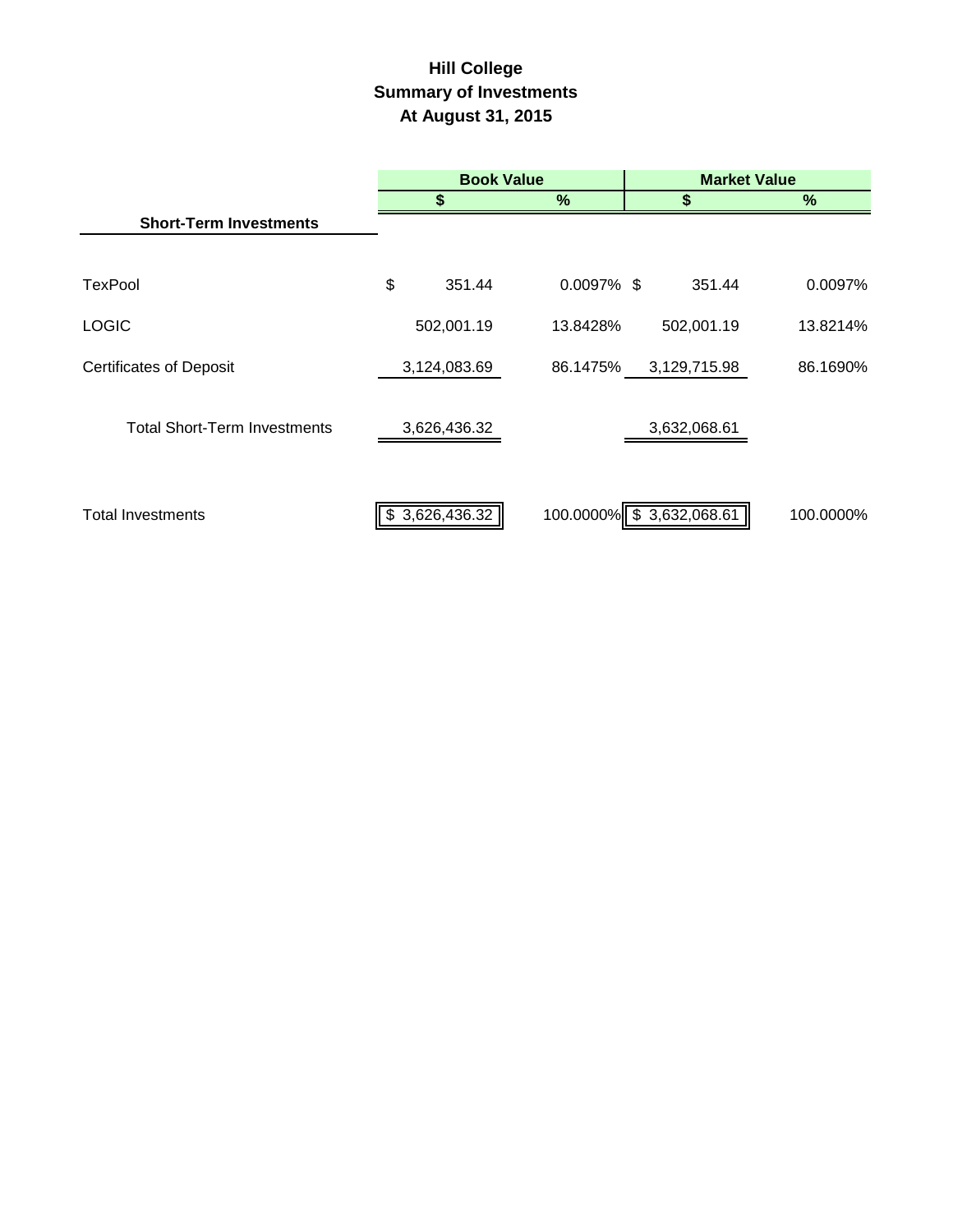## **Hill College Operating Fund Summary of Investments At August 31, 2015**

|                                     | <b>Book Value</b>  |          | <b>Market Value</b> |          |  |  |
|-------------------------------------|--------------------|----------|---------------------|----------|--|--|
|                                     |                    | %        |                     | $\%$     |  |  |
| <b>Short-Term Investments</b>       |                    |          |                     |          |  |  |
| <b>TexPool</b>                      | \$<br>297.77       | 0.0113%  | 297.77              | 0.0113%  |  |  |
| <b>LOGIC</b>                        | 501,900.95         | 19.0438% | 501,900.95          | 19.0286% |  |  |
| <b>Certificates of Deposit</b>      | 2,133,303.94       | 80.9449% | 2,135,409.28        | 80.9601% |  |  |
| <b>Total Short-Term Investments</b> | 2,635,502.66       |          | 2,637,608.00        |          |  |  |
| <b>Total Investments</b>            | \$<br>2,635,502.66 | 100.00%  | 2,637,608.00        | 100.00%  |  |  |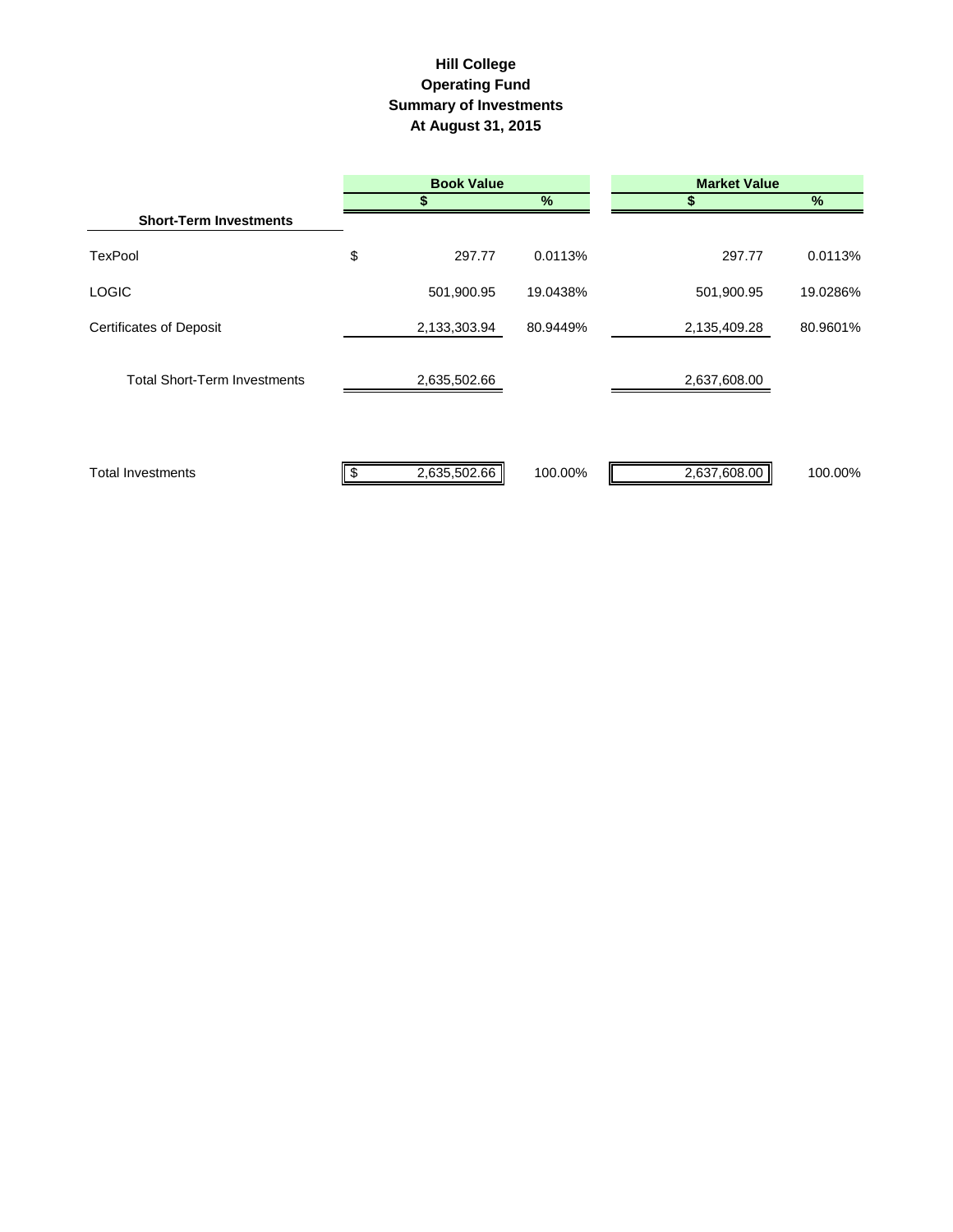#### **Hill College Endowment Fund Summary of Investments At August 31, 2015**

|                                     | <b>Book Value</b>        |               | <b>Market Value</b> |           |  |  |
|-------------------------------------|--------------------------|---------------|---------------------|-----------|--|--|
|                                     |                          | $\frac{9}{6}$ |                     | %         |  |  |
| <b>Short-Term Investments</b>       |                          |               |                     |           |  |  |
| TexPool                             | \$<br>52.47              | 100.0000%     | 52.47               | 100.0000% |  |  |
| LOGIC                               | $\overline{\phantom{a}}$ | 0.0000%       |                     | 0.0000%   |  |  |
| <b>Certificates of Deposit</b>      |                          | 0.0000%       |                     | 0.0000%   |  |  |
| <b>Total Short-Term Investments</b> | 52.47                    |               | 52.47               |           |  |  |
| <b>Total Investments</b>            | 52.47                    | 100.00%       | 52.47               | 100.00%   |  |  |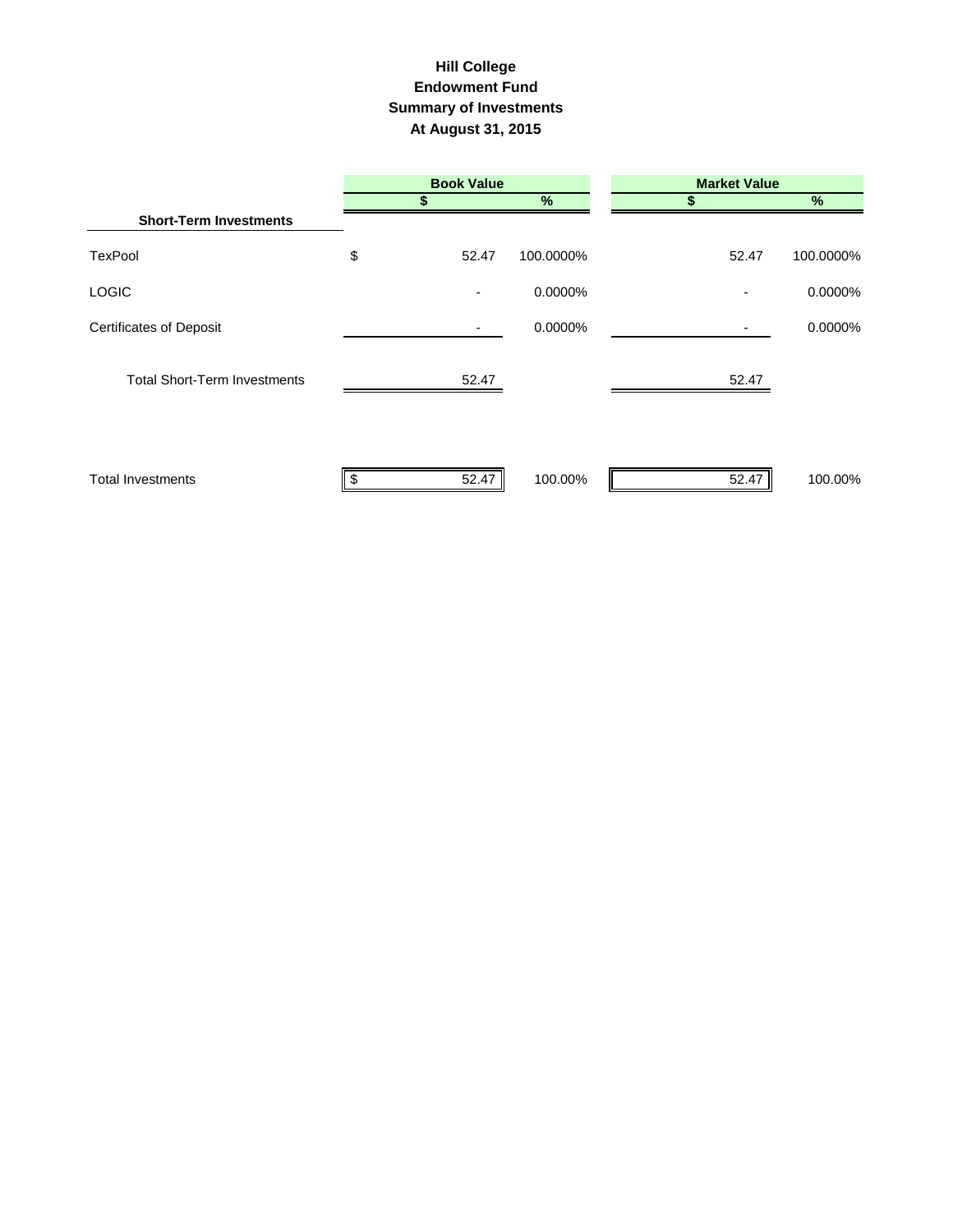#### **Interest and Sinking Fund Summary of Investments At August 31, 2015 Hill College**

|                                     | <b>Book Value</b> |          | <b>Market Value</b> |          |
|-------------------------------------|-------------------|----------|---------------------|----------|
|                                     | S                 | $\%$     | S                   | $\%$     |
| <b>Short-Term Investments</b>       |                   |          |                     |          |
| TexPool                             | \$<br>1.20        | 51.0638% | 1.20                | 51.0638% |
| <b>LOGIC</b>                        | 1.15              | 48.9362% | 1.15                | 48.9362% |
| <b>Certificates of Deposit</b>      |                   | 0.0000%  | ۰.                  | 0.0000%  |
| <b>Total Short-Term Investments</b> | 2.35              |          | 2.35                |          |
| <b>Total Investments</b>            | 2.35              | 100.00%  | 2.35                | 100.00%  |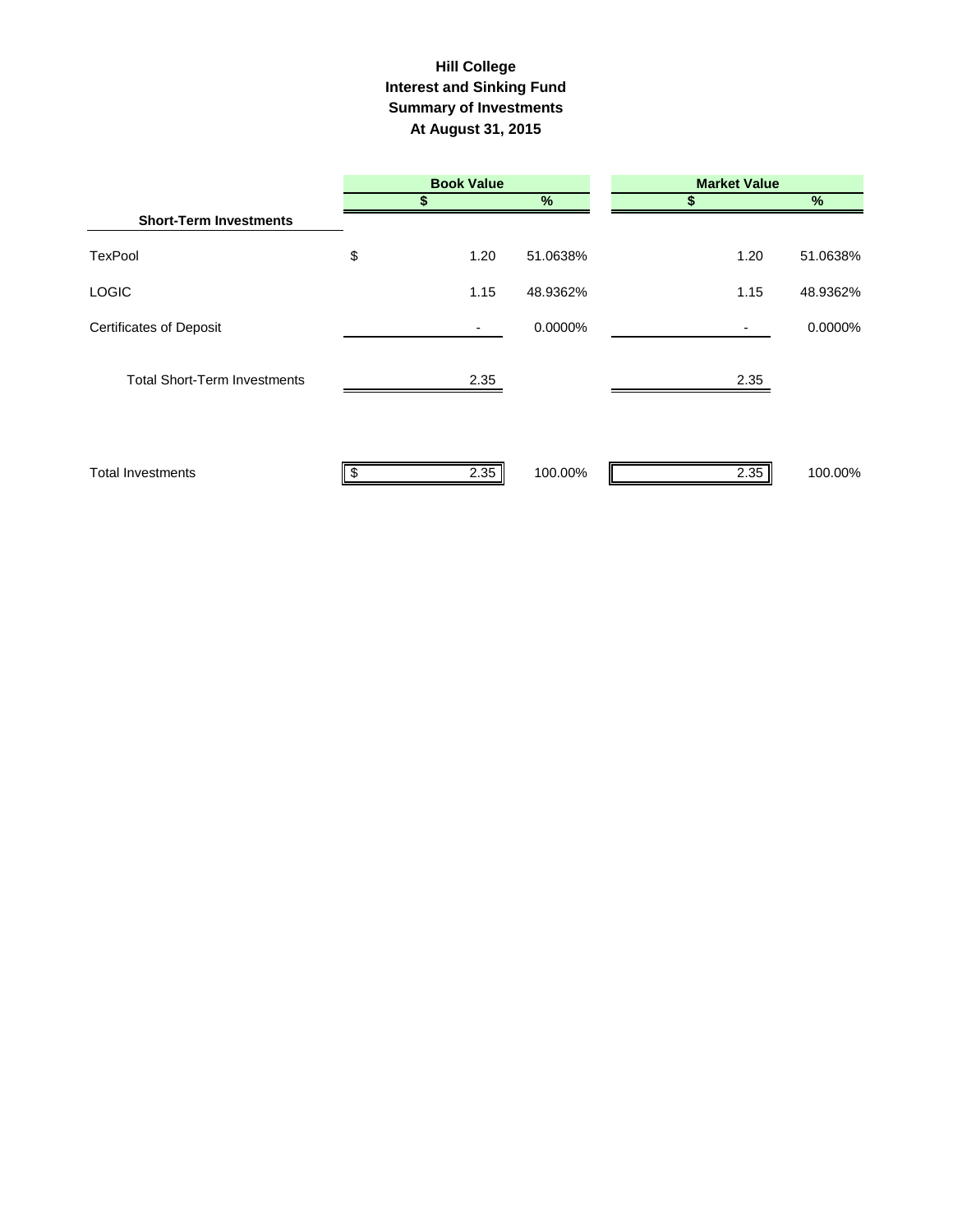### **Summary of Investments At August 31, 2015 Special Revenue Fund Hill College**

|                                     | <b>Book Value</b> |          | <b>Market Value</b> |          |  |  |
|-------------------------------------|-------------------|----------|---------------------|----------|--|--|
|                                     |                   | %        |                     | %        |  |  |
| <b>Short-Term Investments</b>       |                   |          |                     |          |  |  |
| <b>TexPool</b>                      | \$                | 0.0000%  | ٠                   | 0.0000%  |  |  |
| <b>LOGIC</b>                        | 99.09             | 0.0100%  | 99.09               | 0.0100%  |  |  |
| <b>Certificates of Deposit</b>      | 990,779.75        | 99.9900% | 994,306.70          | 99.9900% |  |  |
| <b>Total Short-term Investments</b> | 990,878.84        |          | 994,405.79          |          |  |  |
| <b>Total Investments</b>            | 990,878.84        | 100.00%  | 994,405.79          | 100.00%  |  |  |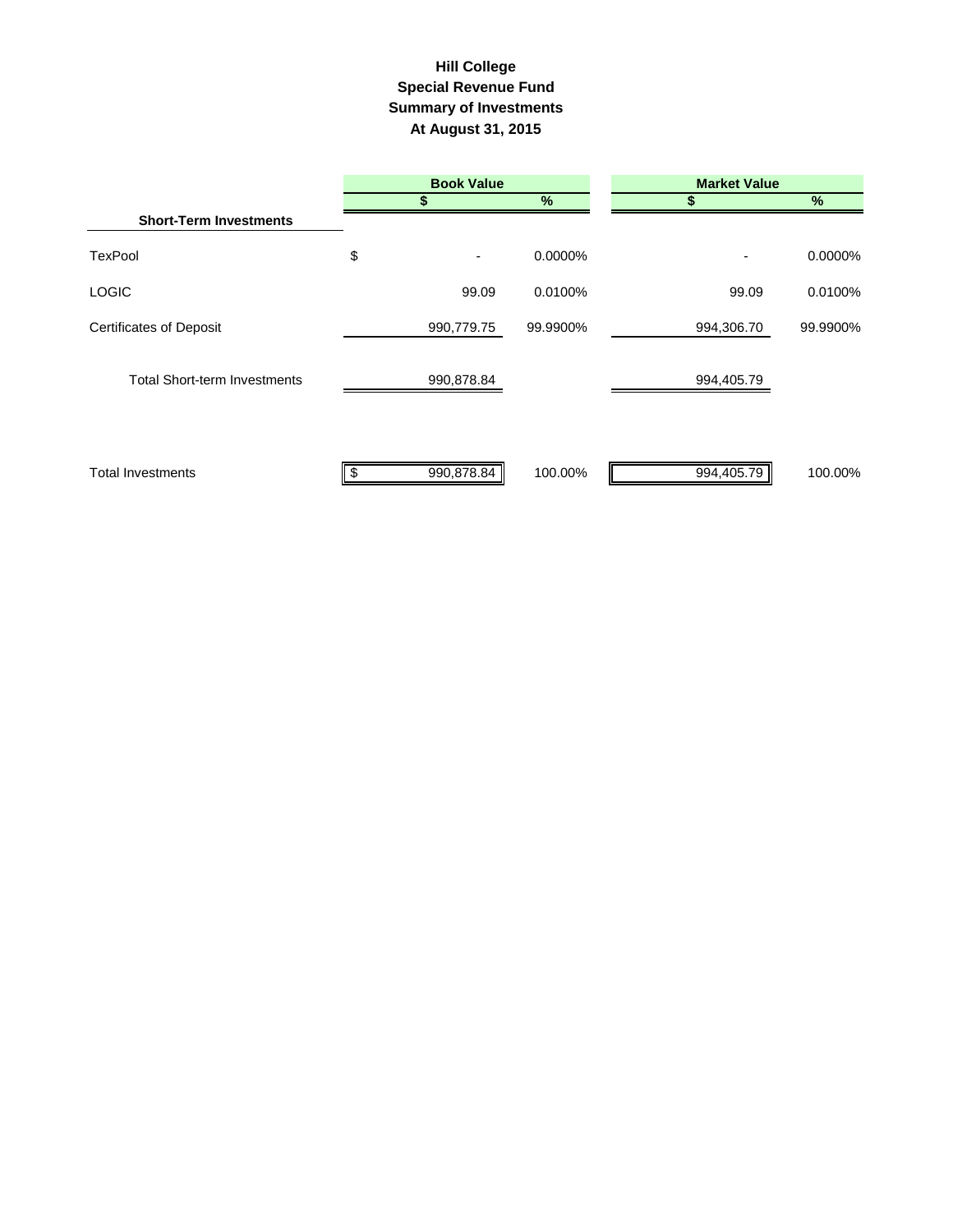#### **Hill College Operating Fund Statement of Changes in Investment Assets Quarter Ended August 31, 2015**

|                                                       | <b>Market Value</b><br><b>Book Value</b> |                |  |
|-------------------------------------------------------|------------------------------------------|----------------|--|
| <b>Beginning Investment Assets - 5/31/15</b>          |                                          |                |  |
| Receipts\Contributions                                |                                          |                |  |
| Investment Income                                     | 4,440.86                                 | 4,440.86       |  |
| Accrued Interest Income                               |                                          | 2,105.34       |  |
| <b>Distribution</b>                                   |                                          |                |  |
| Net Realized Gains (Losses)                           |                                          |                |  |
| Changes in Net Unrealized Appreciation/(Depreciation) |                                          |                |  |
| <b>Ending Investment Assets - 8/31/15</b>             | \$2,635,502.66                           | \$2,637,608.00 |  |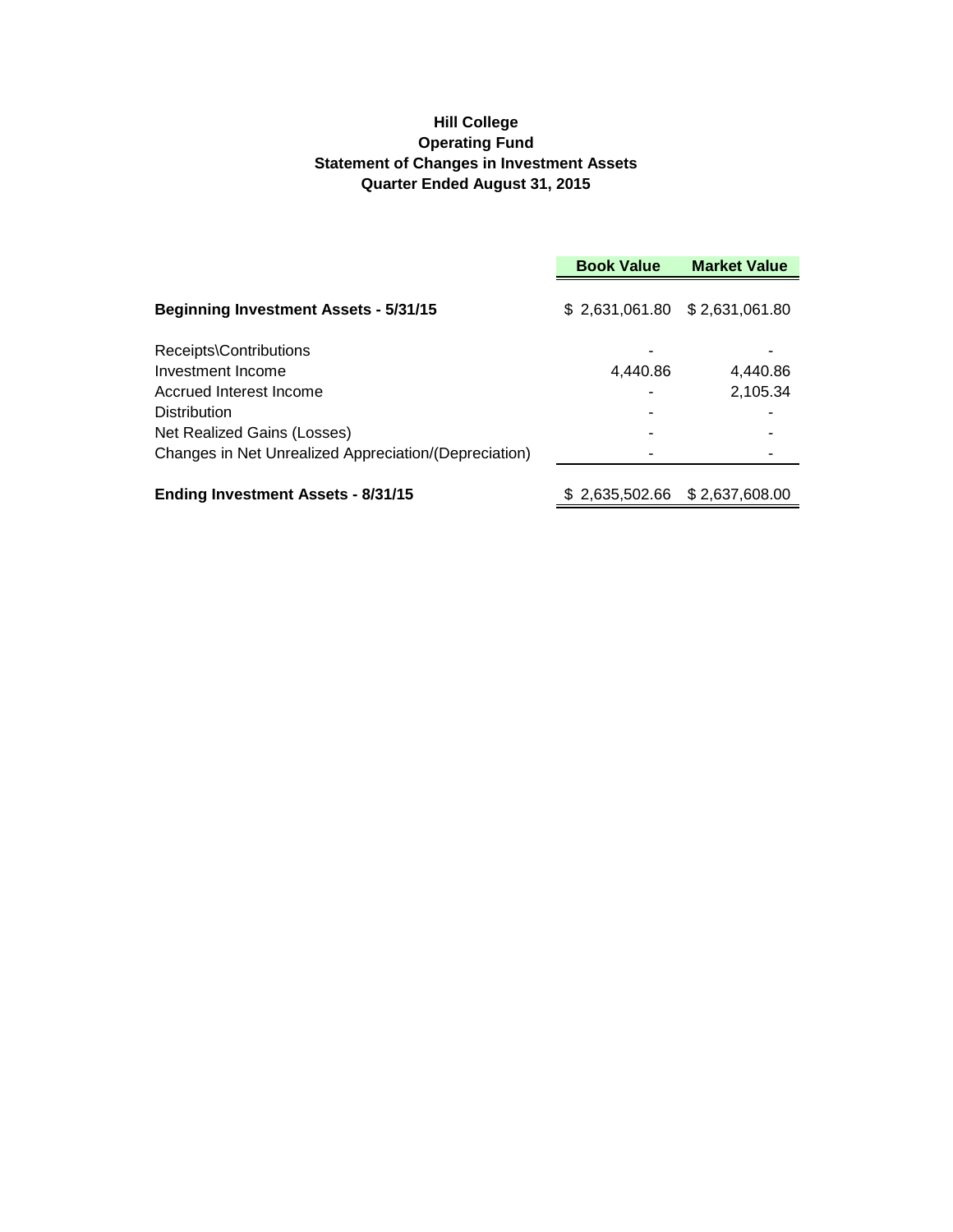### **Hill College Endowment Fund Statement of Changes in Investment Assets Quarter Ended August 31, 2015**

|                                                       | <b>Book Value</b> |       | <b>Market Value</b> |       |
|-------------------------------------------------------|-------------------|-------|---------------------|-------|
| <b>Beginning Investment Assets - 5/31/15</b>          | S                 | 52.47 | \$.                 | 52.47 |
| Receipts\Contributions                                |                   |       |                     |       |
| Investment Income                                     |                   |       |                     |       |
| Accrued Interest Income                               |                   |       |                     |       |
| Distribution                                          |                   |       |                     |       |
| Net Realized Gains (Losses)                           |                   |       |                     |       |
| Changes in Net Unrealized Appreciation/(Depreciation) |                   |       |                     |       |
| <b>Ending Investment Assets - 8/31/15</b>             | \$                | 52.47 | \$.                 | 52.47 |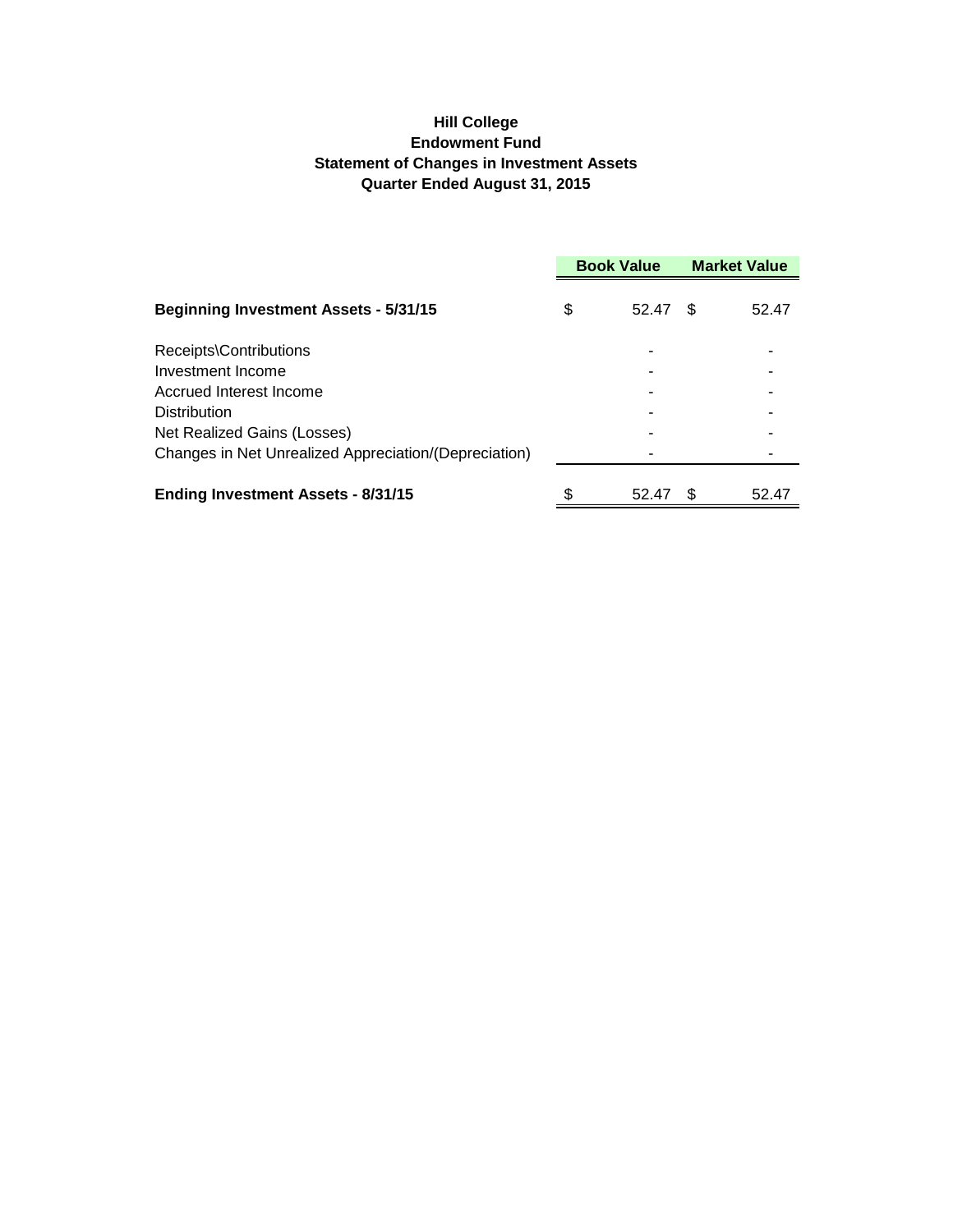### **Hill College Interest & Sinking Fund Statement of Changes in Investment Assets Quarter Ended August 31, 2015**

|                                                       | <b>Book Value</b> |      | <b>Market Value</b> |      |
|-------------------------------------------------------|-------------------|------|---------------------|------|
| <b>Beginning Investment Assets - 5/31/15</b>          | \$                | 2.35 | - \$                | 2.35 |
| Receipts\Contributions                                |                   |      |                     |      |
| Investment Income                                     |                   |      |                     |      |
| Accrued Interest Income                               |                   |      |                     |      |
| <b>Distribution</b>                                   |                   |      |                     |      |
| Net Realized Gains (Losses)                           |                   |      |                     |      |
| Changes in Net Unrealized Appreciation/(Depreciation) |                   |      |                     |      |
| <b>Ending Investment Assets - 8/31/15</b>             | \$                | 2.35 | - \$                | 2.35 |